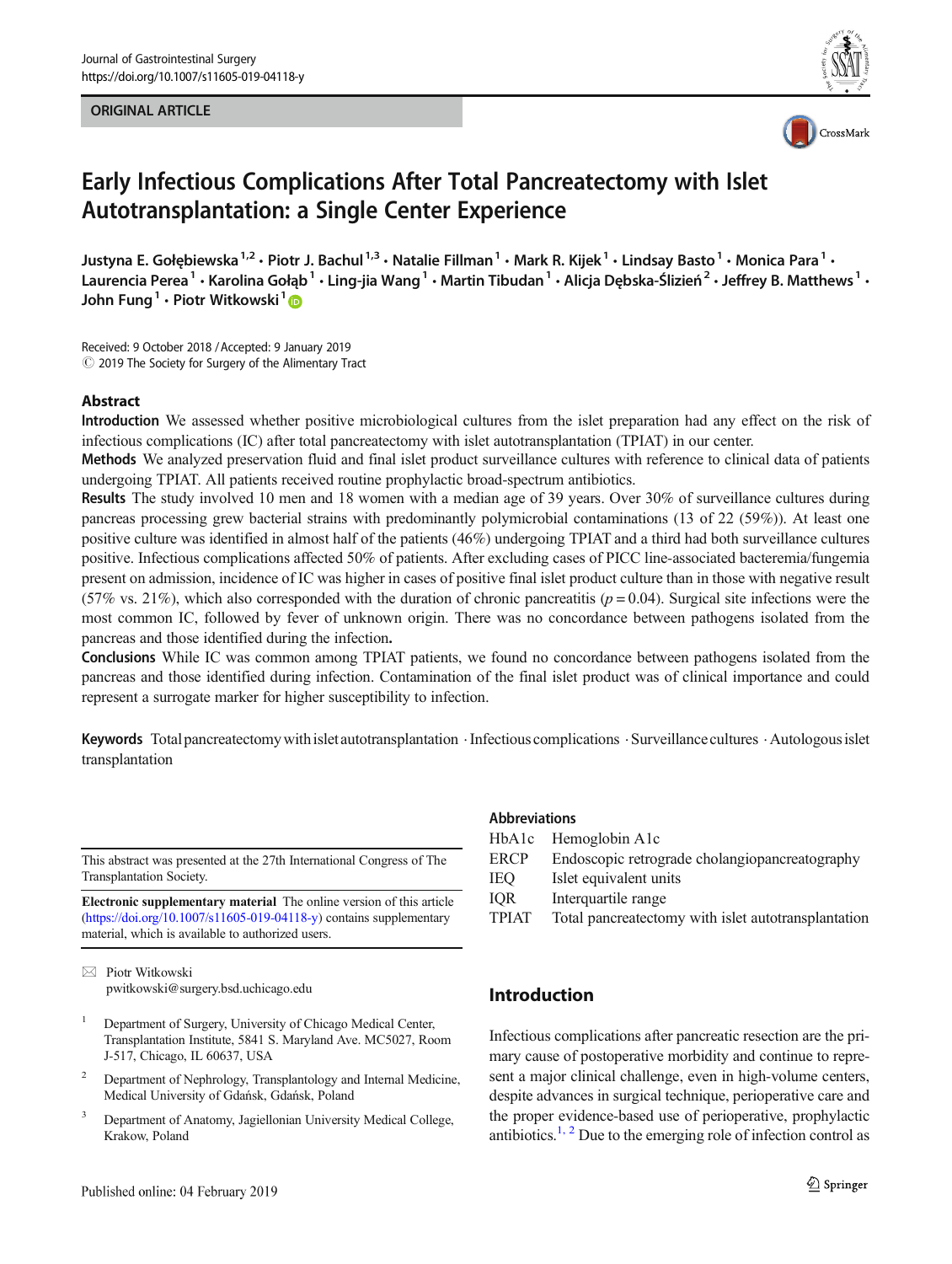<span id="page-1-0"></span>a metric of quality of surgical care, recent studies have attempted to identify modifiable risk factors and viable prevention strategies that could improve patient outcomes. Surgical site infection was reported to be the second most common reason for readmission following total pancreatectomy with islet autotransplantation  $(TPIAT)$ .<sup>[3](#page-8-0)</sup> In cases of TPIAT, infections result not only from the surgical procedure itself, but also from the infusion of the potentially contaminated islet tissue into the portal vein. While total pancreatectomy (TP) is considered a therapeutic option for well-selected patients with chronic pancreatitis, simultaneous islet autotransplantation allows for more optimal glucose control with or without the need for exogenous insulin supplementation. Many of these patients undergo multiple prior transampullary endoscopic interventions, including stent placement, and are at additional risk of pre-existent pancreatic and foregut contamination due to gastric antisecretory therapy, antibiotic usage, and chronic opioid use. Here, we examined whether presence of bacteria and positive microbial cultures during islet processing had any effect on the risk of developing infectious complications in our medium-volume transplant center. We also sought to optimize our antimicrobial prophylaxis.

## Methods

## **Patients**

Data from 28 consecutive patients undergoing TPIAT at the University of Chicago between January 2014 and June 2018 were prospectively collected and analyzed retrospectively. The study was approved by the University of Chicago Institutional Review Board. All participants provided written informed consent.

All patients received a standard broad-spectrum prophylactic antibiotic during the surgery and for 24 h postoperatively: cefoxitin 2 g (redosed at 2-h intervals during surgery) and ampicillin 2 g (redosed at 2-h intervals during surgery) followed by cefazolin abdominal wash or gentamycin 360 mg with metronidazole 500 mg with subsequent abdominal wash with bacitracin in patients allergic to penicillins/cephalosporins. Blood and/or urine cultures were taken at the discretion of the treating physician, usually whenever symptoms suggested ongoing infection.

After initial analysis of the first 22 cases from our cohort, we extended antibiotic prophylaxis from 24 h to 7 days in subsequent 4 patients with contaminated islet prep.

## Definition of Infection

In order to enable the direct comparison of infection rates in our study with those from other reports, we adopted the

"definition of infection" published by Berger at al. $<sup>4</sup>$  $<sup>4</sup>$  $<sup>4</sup>$  For the</sup> same reason, we regarded a "fever of unknown origin" as infection, whenever empiric antibiotic therapy led to clinical improvement.<sup>4</sup>

#### Surgical Technique: Islet Isolation

Open TP with excision of the duodenum and pancreas was performed according to the previously described standard technique.<sup>[5, 6](#page-8-0)</sup> After trimming, the pancreas was decontaminated with 10% povidone-iodine solution followed by two washes in 1× Hank's Balanced Salt Solution (HBSS) with cefazolin. In 2018, we ceased washing the pancreas in HBSS containing cephalosporin. Islets were isolated using the Ricordi method at the University of Chicago Good Manufacturing Practice (GMP) facility.<sup>5, 6</sup> Islet purification was performed after digestion only when necessary in order to reduce tissue volume to below 20 mL. Islets were infused into the portal vein cannulated under direct vision prior to the end of the operation. The Endosafe®—spectrophotometric portable test system was used to measure endotoxin concentration.

#### Microbiological Sampling and Analysis

Culture material was transported in anaerobic conditions to the microbiology laboratory and cultured for the detection of aerobic and anaerobic microbes. For the aerobic culture, chocolate, trypticase soy agar with 5% sheep blood, CNA, and MacConkey agars were inoculated and incubated for 72 h at 35 °C in 5%  $CO<sub>2</sub>$ . For the anaerobic culture, Brucella, CNA, egg yolk, and BBE agars were inoculated and incubated at 35 °C for 6 days under anaerobic conditions. In addition, a chopped meat broth was inoculated and incubated at 35 °C for 14 days. A cytospin slide was made for Gram stain. If the culture grew organisms that were suspected to be contaminants, the original specimen was re-inoculated onto the same media and incubated for 14 days. Since March 2017, culture material has been instead inoculated in the BACTEC™ PLUS Aerobic/F and BACTEC™ Lytic/10 Anaerobic/F blood culture bottles (Becton Dickinson, Sparks, MD), which were incubated in a BACTEC™ FX continuous blood culture monitoring instrument until growth was detected or 14 days had elapsed. A separate specimen was submitted for the cytospin slide. Bacteria and yeast were identified using the Vitek® MS (MALDI-TOF) (bioMérieux, Inc., Durham, NC).

## Metabolic Evaluation

Patients were evaluated for metabolic outcomes at baseline prior to TPIAT, at day 75 and 1 year post-TPIAT.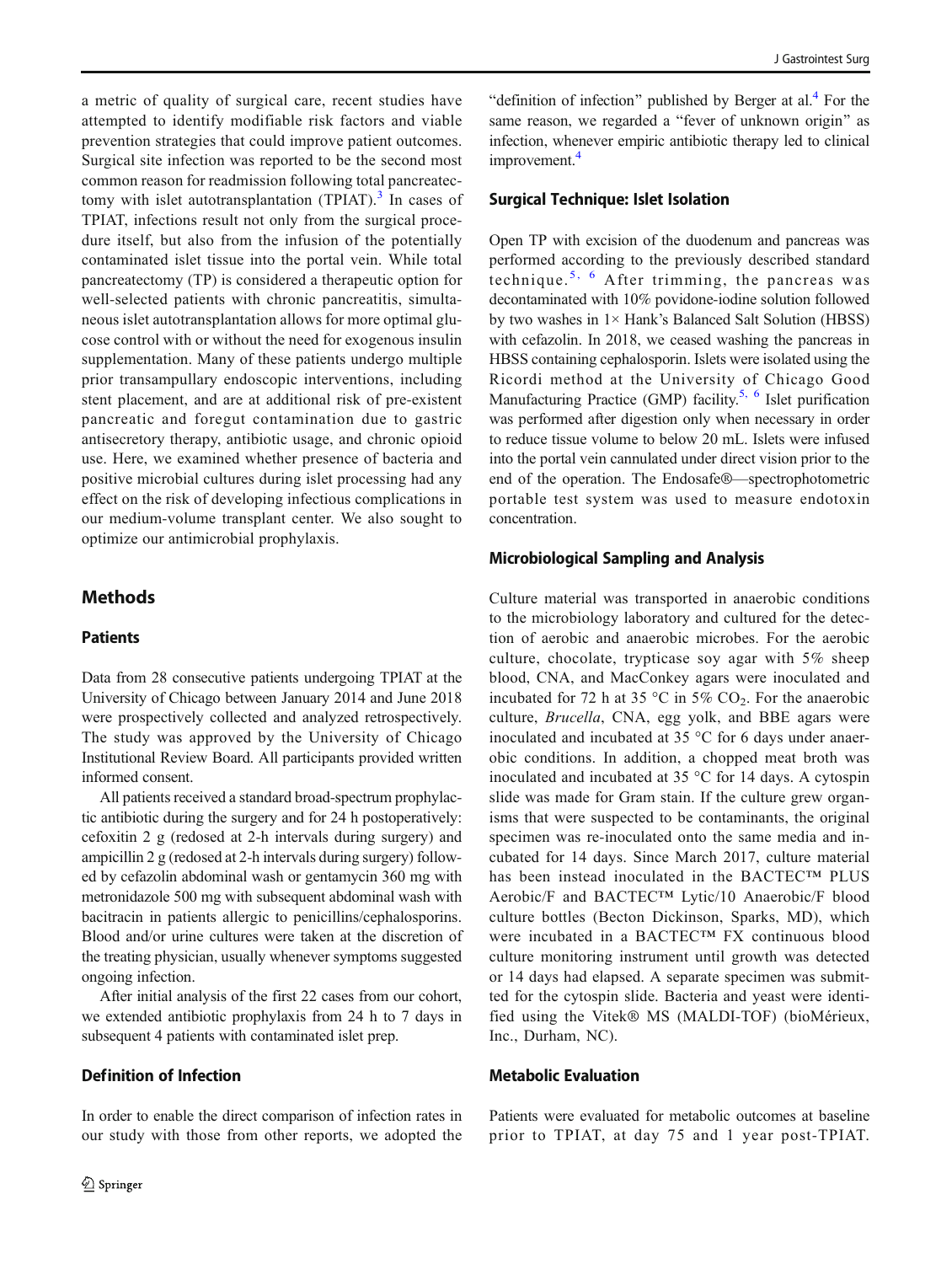Assessment of islet function and glycemic control included fasting and stimulated plasma glucose, C-peptide, and HbA1c levels. Daily insulin requirements were calculated as the mean of doses in a patient's log during a 3-day period 1 week prior to each follow-up visit. Criteria previously established for allogeneic-islet transplant recipients were used to decide whether to discontinue or resume exogenous insulin.<sup>[7](#page-8-0)</sup>

#### Statistical Analysis

All analyses were performed using Statistica 12.0 (StatSoft) software. Data was tested for normality. Descriptive statistics included: median, range, and percentages. The Mann-Whitney  $U$  test was used to compare continuous variables, and Fischer's exact test was used to compare proportions.  $p \le 0.05$  was considered to be statistically significant.

# Results

## Patients

This study involved 10 male and 18 female TPIAT recipients with a median age of 39 years, including four adolescents with ages 9, 15, 16, and 17. Detailed baseline characteristics of patients are presented in Table 1.

#### Microbiological Contamination of Preservation Media

Pancreas preservation solution was found to be contaminated in 11 of the 28 (39%) patients. Streptococcus spp., Enterococcus spp., and Klebsiella spp. were the most

Table 1 Demographic and baseline patient characteristics common microorganisms found in surveillance cultures, which represented skin or gastrointestinal tract normal flora (Fig. [1](#page-3-0)). No fungal growth or multidrug resistant strains were identified. One, two, and three bacterial species were identified in 6/28 (21%), 4/28 (14%), and 1/28 (4%) of cases, respectively. In two cases of positive preservation solution, surveillance culture of final islet product produced no growth. In the first case, the contaminants were Escherichia coli, Enterobacter cloacae, alpha hemolytic streptococci, Parvimonas micra, Fusobacterium nucleatum, and in the second case Gram-positive cocci. In the remaining 9 cases, culture results from the preservation media were concordant with those from the final islet product, except 4 cases, when additional bacteria/fungi were identified in the final islet preparation.

#### Microbiological Contamination of Final Islet Products

Bacterial strains grew in 11/28 (39%) of the final islet products. Enterococcus spp., Klebsiella spp., and streptococcal species were the most common isolates identified (Fig. [1\)](#page-3-0). There were no multidrug resistant strains. Mixed culture results were obtained from 8 patients (29%). All grew organisms consistent with either skin or gastrointestinal tract normal flora. Fungal growth (Candida tropicalis, Candida albicans) was present in only 2 cases (7%). There were two cases of positive final islet product culture with negative preservation solution surveillance culture. Granulicatella adiacens, which represents Gram-positive cocci normal flora of the upper respiratory, gastrointestinal, and urogenital tracts, was identified in the first case. In the second case, multiple organisms were noted to be present on both Gram stain and final product culture results, including Klebsiella oxytoca, Serratia marcescens,

|                                                                 | Median $(n)$   | Range         |
|-----------------------------------------------------------------|----------------|---------------|
| Age at TPIAT, year                                              | 39             | $9 - 60$      |
| BMI at TPIAT, kg/m <sup>2</sup>                                 | 26             | $18.2 - 38.8$ |
| Duration of diagnosed pancreatitis, year                        | 7              | $1 - 39$      |
| Etiology $(n)$                                                  |                |               |
| Genetic                                                         |                |               |
| Cationic trypsinogen (PRSS1)                                    | 8              |               |
| Cystic fibrosis transmembrane conductance regulator gene (CFTR) | 10             |               |
| Pancreatic secretory trypsin inhibitor gene (SPINK1)            | 1              |               |
| Autoimmune                                                      | 1              |               |
| Pancreas divisum                                                | 5              |               |
| Unknown etiology                                                | $\overline{2}$ |               |
| Necrotizing gallstone pancreatitis                              | 1              |               |
| Islet mass transplanted                                         |                |               |
| Total islet equivalent (IEQ)                                    | 217,255        | 2539-379,109  |
| IEQ/kg body weight                                              | 2926           | 33.8–5193     |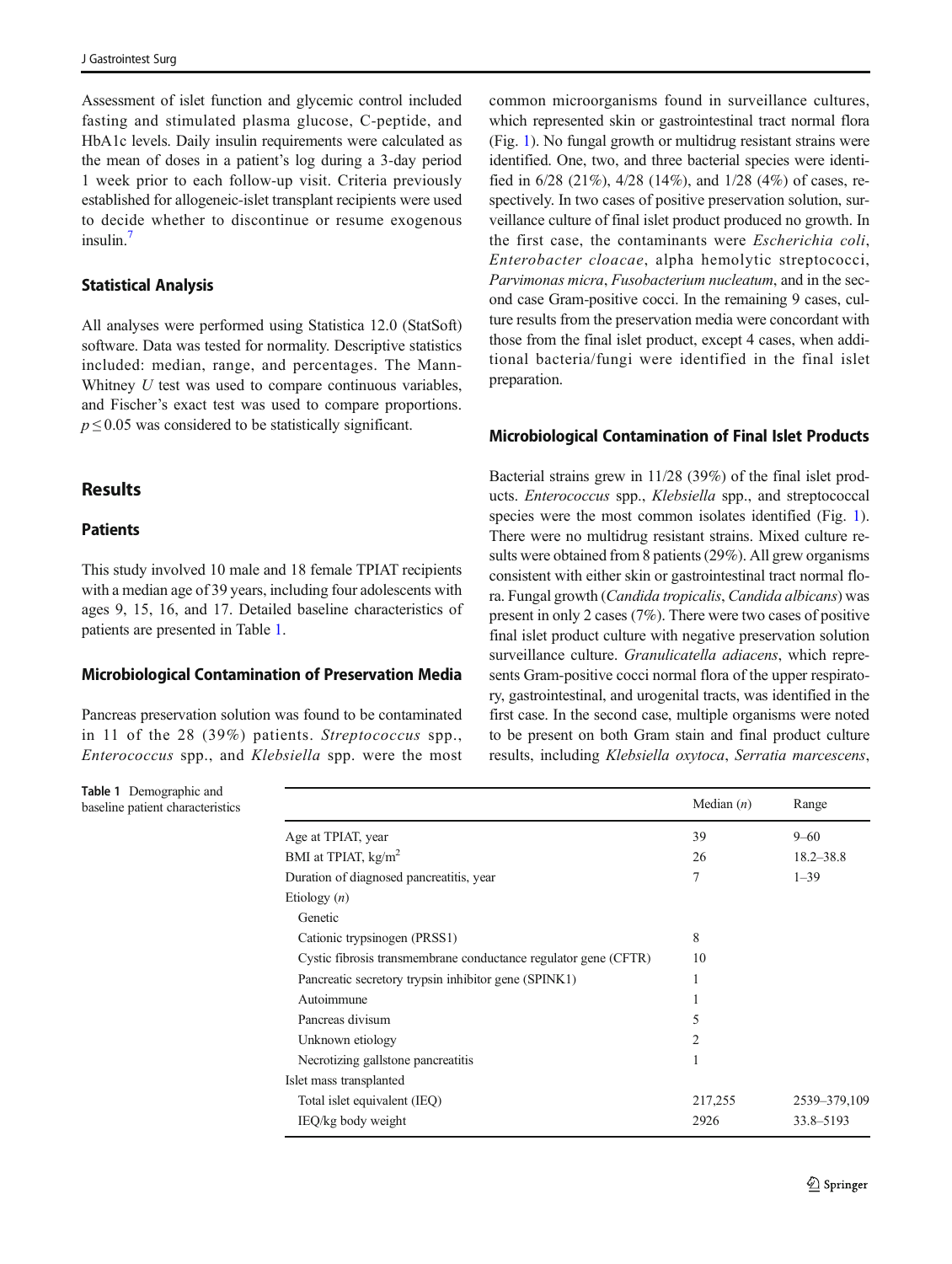<span id="page-3-0"></span>



Streptococcus anginosus, Pseudomonas aeruginosa, and Fusobacterium necrophorum. Additional microorganisms, which were not present in contaminated preservation media, including Enterobacter cloacae, Klebsiella oxytoca, Candida tropicalis, and Candida albicans, were identified in the final islet preparation in 4/28 (14%) cases.

Endotoxin was negative in all cases, regardless of the presence or absence of microbial contamination.

#### Infectious Complications after TPIAT

Microbial contamination was detected in at least one surveillance culture in 13 out of 28 (46%) patients and both surveillance cultures in 9 out of 28 (32%). Two patients had microbial growth in preservation solution only and another two only in the final islet product.

Initially, we assessed the incidence of infectious complications after TPIAT in our first 22 consecutive patients who received antibiotic prophylaxis for up to 24 h during and after the surgery as described in "[Methods.](#page-1-0)" Both preservation solution and final islet product were contaminated in 5 of those 22 (23%) individuals (Fig. [2\)](#page-4-0). Three of those five patients (60%) developed infectious complications: fever of unknown origin and possibly aspiration pneumonia, wound infection, and sepsis with bowel perforation. One in two (50%) patients with contaminated final islet preparation presented with fever and in-hospital wound infection. One patient with contaminated preservation solution developed a superficial surgical site infection after discharge from the hospital, but did not require readmission.

Six out of 14 (43%) patients with sterile both preservation media and islet surveillance cultures developed infections. Three of those 6 patients experienced bacteremia/fungemia due to the peripherally inserted central catheter (PICC line) for vascular access some time prior to surgery, including one patient with an additional surgical site infection. The blood cultures drawn from those catheters were positive for contamination. There were two cases of catheter-associated urinary tract infections (CAUTI) and one surgical site infection (Fig.  $3$ ).

Overall, when the final islet product was found to be contaminated, 4 out of 7 (57%) patients developed infectious complications. When both surveillance cultures were sterile, 6 out of 14 (43%) patients were diagnosed with various infections. However, when we excluded 3 patients with infectious complications due to PICC lines that preceded surgery, the infection rate was instead 3 out of 11, so 27%. Although, the difference was not statistically significant, we considered it clinically significant enough to prolong antibiotic prophylaxis up to 7 days in subsequent patients with positive final islet product cultures. Since then, 6 TPIATs were performed with the new prophylaxis scheme implemented in 4 out of those 6 patients who had contaminated islets. Upon detection of microbial contamination via the Gram stain or when preliminary cultures were positive, these patients received a broadspectrum antibiotic until microbial susceptibility profiles guided narrowed therapy. In contrast to the high incidence of infections (57%), when antibiotic prophylaxis was applied for only 24 h postoperatively, none of the patients receiving 7 days of prophylaxis experienced IC (Table [3\)](#page-7-0). The remaining 2 out of 6 patients had both surveillance cultures sterile and received standard 24-h prophylaxis.

In most cases, blood and urine cultures taken upon the suspicion of infection were negative and the diagnosis was solely based on clinical symptoms. In a case of a patient with infectious complications and multiple positive cultures, all pathogens isolated were discordant with pathogens found in pancreas preservation fluid and final islet product. Of note, one patient, who in addition to have both surveillance cultures positive and had poorly controlled diabetes prior to surgery (HbA1c 9.6), developed severe sepsis, which lead to multi-organ failure with bowel perforation despite intensive treatment. All three additional patients, who were prediabetic prior to surgery (HbA1c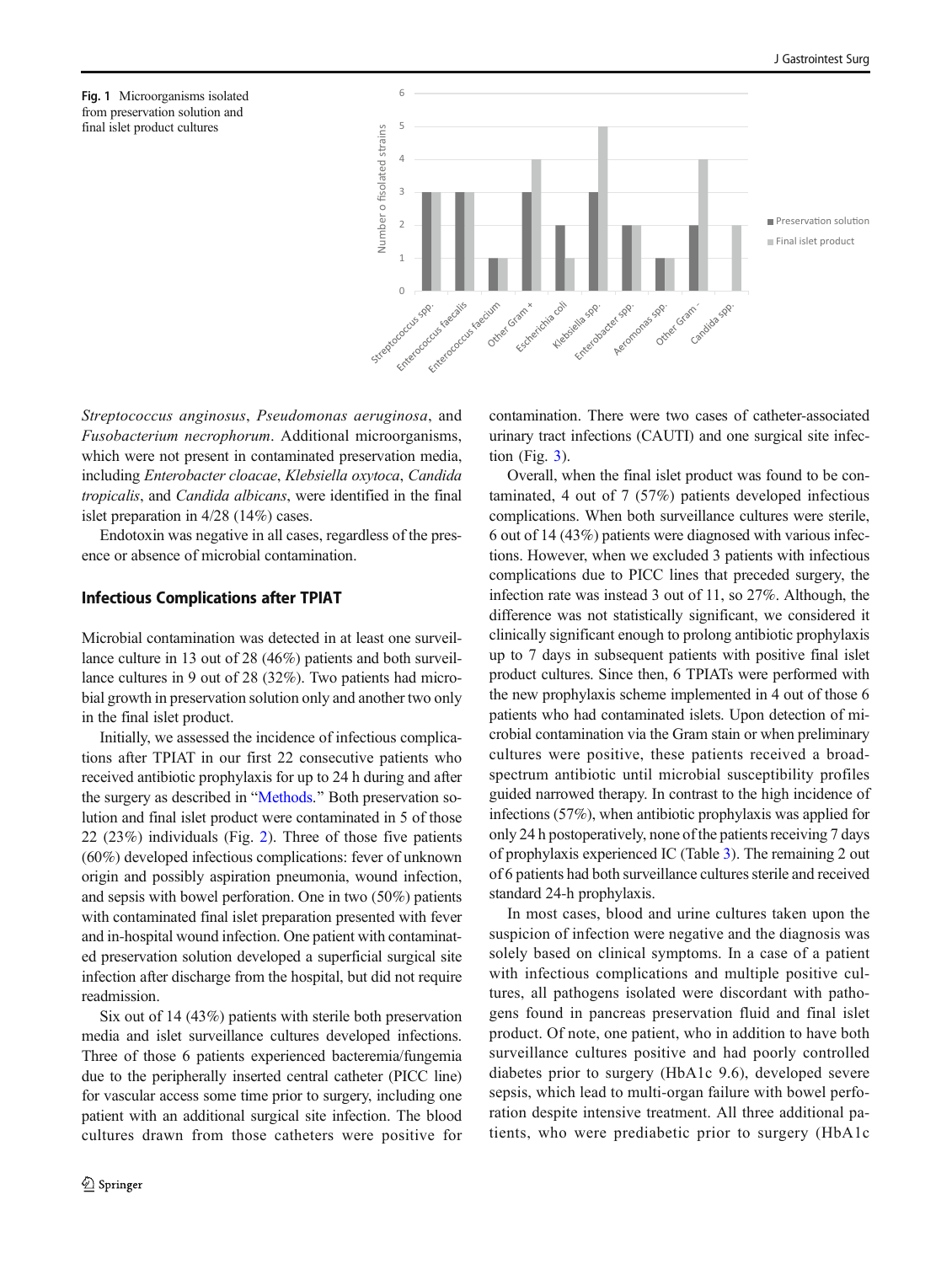<span id="page-4-0"></span>

Fig. 2 Flowchart of the infectious outcomes with reference to the surveillance cultures in a group of 22 patients before the implementation of a new prolonged perioperative antibiotic prophylaxis

between 6 and 6.5), had at least one contaminated islet culture and developed infectious complications despite standard perioperative antibiotic prophylaxis.

Analysis of patients' baseline characteristics revealed three major statistically significant differences. Patients with positive final islet product cultures had longer chronic pancreatitis duration than those with sterile islet cultures, which was  $14.54 \pm 10.32$  vs  $7.88 \pm 8.26$  years ( $p = 0.04$ ), respectively (Table [2](#page-5-0)). Patients with a history of at least three stent placements or at least five ERCPs (endoscopic retrograde cholangiopancreatography) were more likely to have contaminated islets ( $p = 0.003$  and  $p = 0.02$ , respectively), but the timing of the endoscopic procedure did not influence the outcome.

Also, patients with a diagnosis of a hereditary or familial pancreatitis more often had positive final islet product culture, most likely as a result of a longer disease duration compared to those with other etiologic risk factors ( $p = 0.005$ ).

## Metabolic Outcomes

Twenty-eight patients were evaluated 75 days after TPIAT and 21 of them at 1 year. Four patients (14%), who required insulin support prior to the TPIAT remained insulin

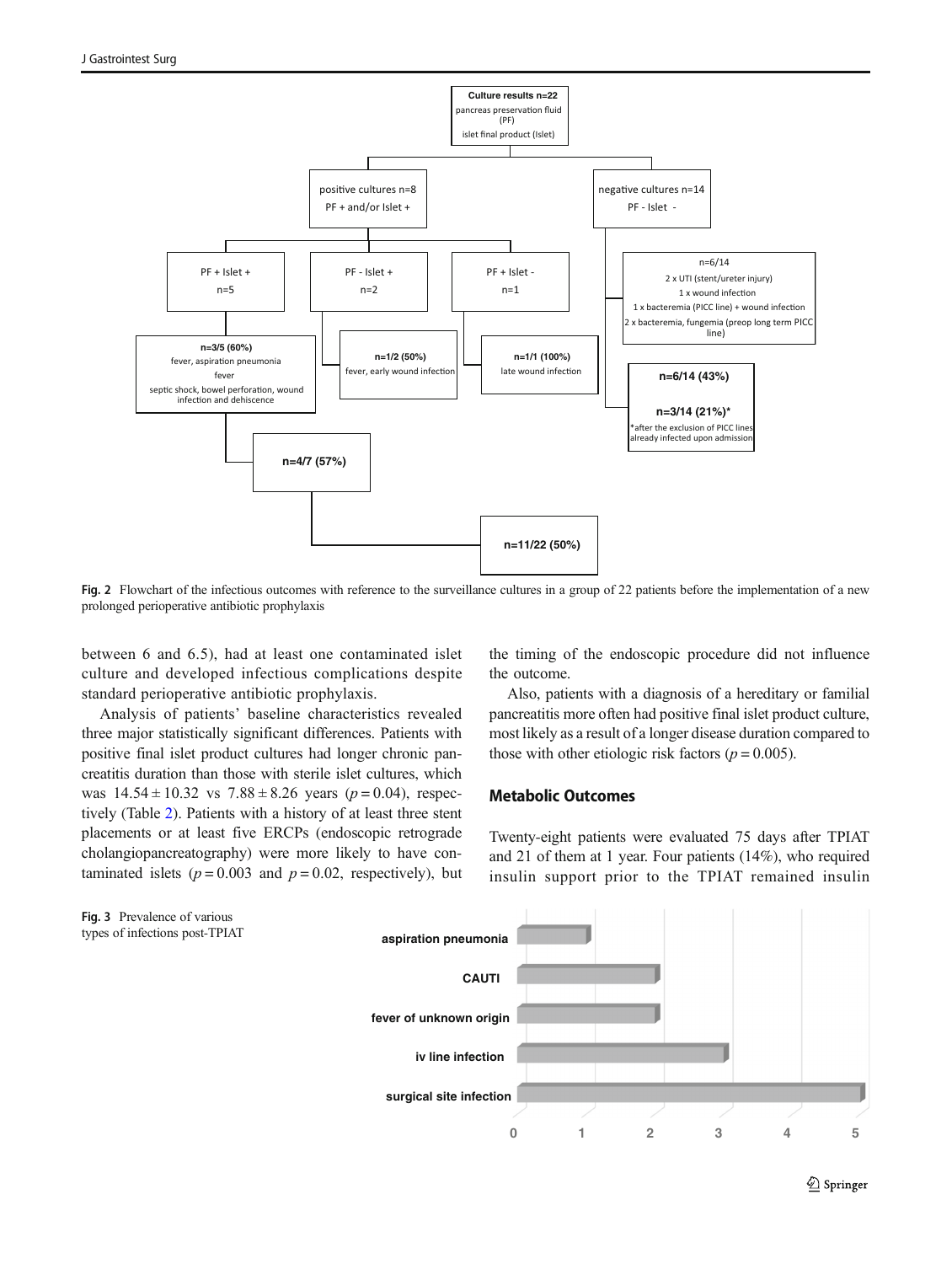| Variable                                                                | Negative final islet product culture $(n = 17)$ | Positive final islet product culture $(n = 11)$ | $\boldsymbol{p}$ |
|-------------------------------------------------------------------------|-------------------------------------------------|-------------------------------------------------|------------------|
| Age at TPIAT, year                                                      | 41 $(9-60)$                                     | $36(15-51)$                                     | 0.46             |
| Sex M/F                                                                 | 7/10                                            | 3/8                                             | 0.69             |
| BMI at TPIAT, $kg/m2$                                                   | $25.7(18.8-38.8)$                               | $26.4(18.2 - 38.7)$                             | 0.55             |
| Duration of diagnosed pancreatitis, year                                | $5(1-31)$                                       | $15(3-39)$                                      | 0.04             |
| Genetic mutation                                                        | 7/17(41%)                                       | 10/11(91%)                                      | 0.02             |
| Number of previous $ERCPs \geq 5$                                       | 2/17(12%)                                       | 8/11(73%)                                       | 0.003            |
| Number of previous stents $\geq$ 3                                      | 1/17(6%)                                        | 5/11(45%)                                       | 0.02             |
| Stent placement or surgical interventions within<br>1 year before TPIAT | 5/17(29%)                                       | 7/11(64%)                                       | 0.12             |
| Number of previous surgical interventions                               | 3/17(18%)                                       | 1/11(9%)                                        | 1.0              |
| Islet mass transplanted                                                 |                                                 |                                                 |                  |
| Total islet equivalent (IEQ)                                            | 235,835 (2539-379,109)                          | 152,202 (52,926-306,194)                        | 0.12             |
| IEQ/kg body weight                                                      | 3496 (34–5193)                                  | 1512 (680-4502)                                 | 0.15             |
| ICU length of stay                                                      | $4(3-15)$                                       | $5(2-13)$                                       | 0.33             |
| Total hospital length of stay                                           | $8(6-21)$                                       | $10(6-68)$                                      | 0.4              |
| Endotoxin in final product, EU/kg                                       | $0.4(0.2-1.4)$                                  | $0.3(0.2-0.5)$                                  | 0.49             |
| Insulin independence on day 75 ( $n = 28$ )                             | 4/17(23.5%)                                     | $1/11(10\%)$                                    | 0.62             |
| Insulin independence at 1 year $(n = 21)$                               | $9/14(64.3\%)$                                  | $1/7(14.3\%)$                                   | 0.06             |
| HbA1c on day 75 $(n=28)$                                                | $6.2(4.8-9.3)$                                  | $6.5(5.8-12.4)$                                 | 0.14             |
| HbA1c at 1 year $(n=21)$                                                | $6.25(5.3-12.9)$                                | $7.3(5.5-10.9)$                                 | 0.49             |

<span id="page-5-0"></span>Table 2 Demographic and clinical characteristics of patients with negative versus positive sterility cultures of final islet product

dependent after the surgery. Two of those patients had contaminated final islet preparation and three of them displayed partial islet function with detectable serum c-peptide with median HbA1c 7.5 (7.3–10.2) at 1 year.

One year post-TPIAT, 14 out of 18 remaining patients (78%) had well-controlled blood glucose. Ten (56%) were off insulin with HbA1c of  $6 \pm 0.43$  and an additional 4 patients  $(22%)$  with HbA1c < 6.3 required a low dose of insulin support. The remaining 4 individuals (22%) had inadequate glucose control despite insulin supplementation  $(HbA1c > 7)$ . We did not observe a statistically significant difference in the insulin independence rates on day 75 post-TPIAT in patients with and without final islet product contamination. However, 1 year after surgery, only 1 out of 7 patients (14%) who received contaminated final islet preparation was off insulin, while 9 in 14 (64%) patients without final islet product contamination did not require any insulin support ( $p = 0.06$ ). The median HbA1c did not differ significantly between those two groups of patients 75 days and 1 year after the procedure. The difference in the total islet yield and the number of transplanted IEQ/kg between patients with and without contamination was not statistically significant (Table 2). However, the total number of IEQ and IEQ/kg was significantly higher in patients who did not require insulin support when compared to those needing insulin 1 year post-TPIAT  $(264,757 \pm 64,697 \text{ vs. } 146,046$ 

 $\pm$  76,716 with  $p = 0.005$  and 3995 $\pm$ 1056 vs. 2032 $\pm$ 1346 with  $p = 0.002$ , respectively).

# **Discussion**

This study aimed to assess the incidence and severity of infectious complications after TPIAT and their association with microbial contamination of pancreas preservation media and/or final islet product. Over one-third of surveillance cultures from pancreas processing grew bacterial strains including those often found in clean-contaminated procedures and typical skin and gastrointestinal flora such as streptococci, staphylococci, and with the predominant Gram-negative bacilli and enterococci.

Pathogens isolated from both preservation solution and final islet product in our study were similar to those reported by others, including species often identified from surgical site infections after gastroduodenal procedures, i.e., Grampositive cocci or/and Gram-negative bacilli. Bacteria present in our final islet products also mirrored those found by Schneider et al. in biofilm covering pancreatic duct stents. $8$ This finding is of clinical importance due to the known impact of bacterial colonization on patient outcomes. Hill et al. reported a significant association between bacterial colonization and stent time in situ.<sup>9</sup> Kozarek et al. reported a significant contamination of the pancreatic ductal system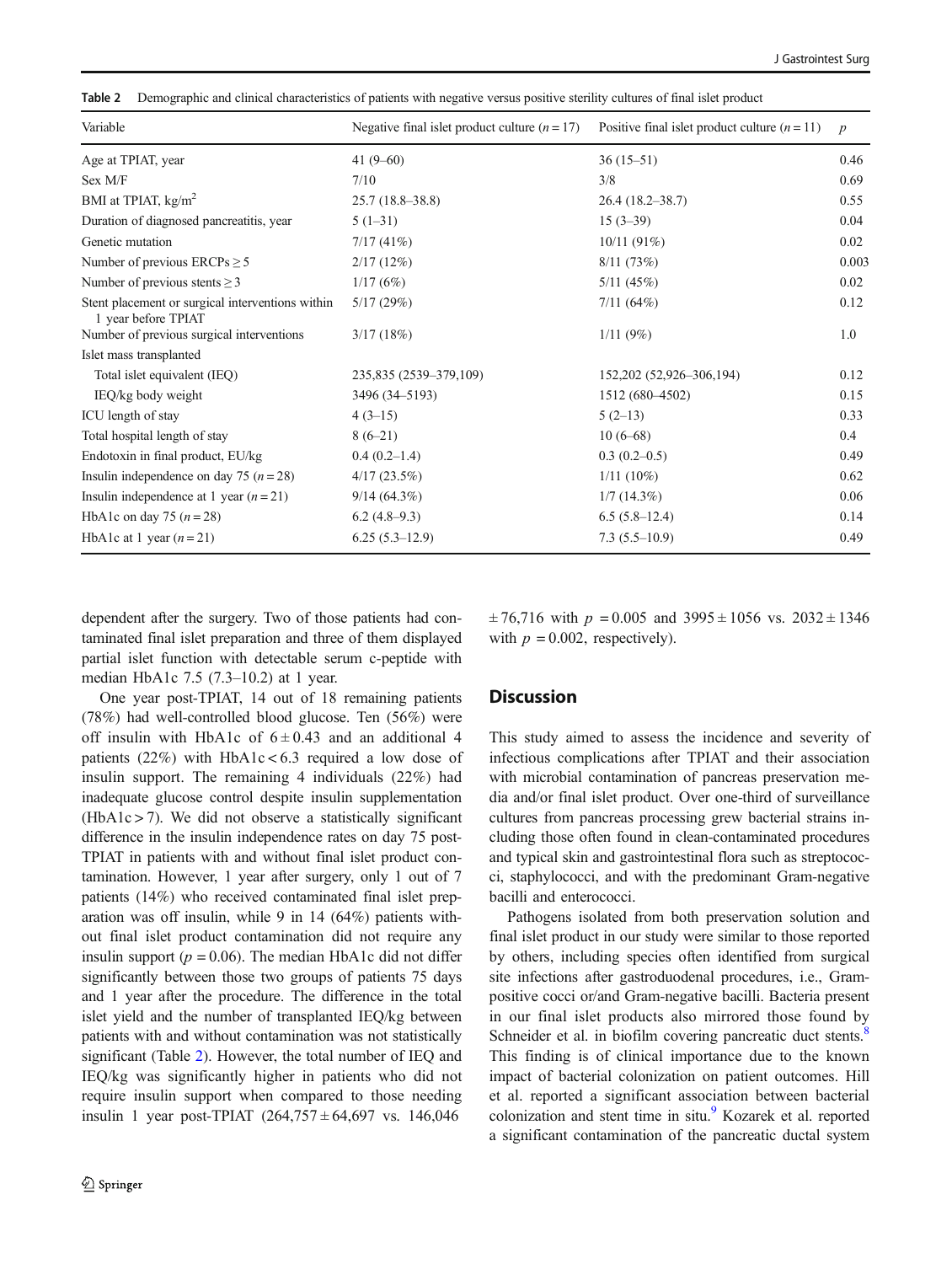by enteric flora in all patients with pancreatic stents, although antibiotic prophylaxis was used with every stent placement[.10](#page-9-0) We found islet contamination to be associated not only with the number of stents placed, but also with the number of ERCPs irrespective of pancreatic duct stent placement. This could help to explain the observed correlation between disease duration and contamination of the final islet product.

The rates of pancreas preservation solution contamination observed in our study are similar to those previously reported (ranging from 32 to 89% in cultures from product during processing and 0 to 64% in cultures from product post-processing) (Supplementary Table 1). $4, 11-16$  $4, 11-16$  $4, 11-16$  $4, 11-16$ Contamination rates of the final islet product in islet autotransplantation are much higher than reported in allotransplantation (ranging from 0 to 9.4%) (Supplementary Table 1).<sup>[11, 16](#page-9-0)[–](#page-9-0)[23](#page-9-0)</sup> This discrepancy suggests that contamination of the final auto-islet product may result from colonization of the pancreatic ductal system due to obstruction, frequent instrumentation, and/or chronic stenting. In allotransplantation, even if preservation fluid surrounding pancreas is contaminated during the procurement, the islet isolation procedure usually provides clearance and the final product is usually pathogen free. Unlike in the previously published studies, islet processing did not decrease the rates of contamination observed in our patients. In addition, we observed two cases with contaminated final islet product culture and sterile preservation solution, which strongly supports the hypothesis of microbial seeding of the pancreatic duct and surrounding internal pancreatic tissue prior to resection, with normal flora of the gastrointestinal tract. Indeed, the isolation of such flora from these patients provides further evidence. Seeding of gastrointestinal flora may also have occurred in an additional four cases, when a new additional microorganism typical for gastrointestinal microbiota was found in the final islet preparation but was not present in the preservation media. This de novo contamination probably resulted from the release of pathogens residing deep within the pancreatic ductal system and tissue and not from external contamination. Notably, endotoxin test was negative in all final product samples and therefore not useful for distinguishing between contaminated and noncontaminated islet products.[15, 20, 21](#page-9-0)

Infectious complications were common, especially in TPIAT patients that experienced a long duration of chronic pancreatitis. Our overall infection rate of 50% was comparable to that of 48% in a group of 83 children reported by Berger et al.<sup>[4](#page-8-0)</sup> Surgical site infections were found by various authors to be the most common infectious complications post-TPIAT, followed by fevers of unknown origin, and uri-nary tract infections.<sup>[3, 4](#page-8-0)</sup> A similar spectrum of infection complications were identified in our study.

In contrast to the preservation solution, contamination of the final islet product culture seemed to be of clinical importance which was further supported by the clear clinical improvement and lack of infectious complications of four patients, who received contaminated final islet product after the implmantation of a 7-day antibiotic prophylaxis regime (Table [3\)](#page-7-0), and it corresponded with the duration of chronic pancreatitis. Due to the limited number of patients, we observed only a trend between the incidence of infection and insulin independence at 1 year post-TPIAT. Interestingly, we found no concordance between pathogens isolated from the pancreas and those found at the infection site. Some authors have reported cases of post-TPIAT infections with causative pathogens concordant with those present in the final islet product (Supplementary Table 2).<sup>[4,](#page-8-0) [12](#page-9-0)[–](#page-9-0)[14, 17](#page-9-0)</sup> However, no genotyping of bacterial strains was performed in any of these studies, and the assumed concordance could have been coincidence, when in fact two different bacterial strains of the same species were isolated from the patient and sterility culture. A study of 251 patients by Colling and colleagues found that the presence of bacteria in the final islet preparation did not increase the likelihood of postoperative infection compared with those patients with negative islet cultures. $14$  When contaminated islets were transplanted, the rate of postoperative infections was reported to be higher in autotransplantation than in allotransplantation. We hypothesize that colonization of the pancreatic ductal system leading to positive post-processing surveillance culture might be a surrogate marker for higher susceptibility to infection, which could be due to altered immunity resulting from preoperative chronic inflammation, more advanced pancreatic disease, malnutrition, diabetes, and chronic opioid usage. Exocrine insufficiency in chronic pancreatitis leads to maldigestion and malabsorption, which can result in nutrition deficiencies that may impair immunity and increase the risk of infections.<sup>[24, 25](#page-9-0)</sup> We found the difference in the islet yield and insulin independence rates between patients with and without microbial contamination in the final islet preparation of borderline significance. Other authors have observed a significantly lower islet yield $4, 14$  $4, 14$  and worse metabolic outcomes when the final islet product culture was contaminated.<sup>15</sup> We believe that this may help account for the association between the presence of microorganisms in final islet product and the severity of chronic pancreatitis upon TPIAT. The discrepancy in the rate of symptomatic infections after allotransplantation and autotransplantation of contaminated islets could have resulted from the difference in the invasiveness of the procedure or resulted from different antibiotic prophylaxis applied.

According to clinical practice guidelines for antimicrobial prophylaxis in surgery developed jointly by the American Society of Health-System Pharmacists (ASHP), the Infectious Diseases Society of America (IDSA), the Surgical Infection Society (SIS), and the Society for Healthcare Epidemiology of America (SHEA), the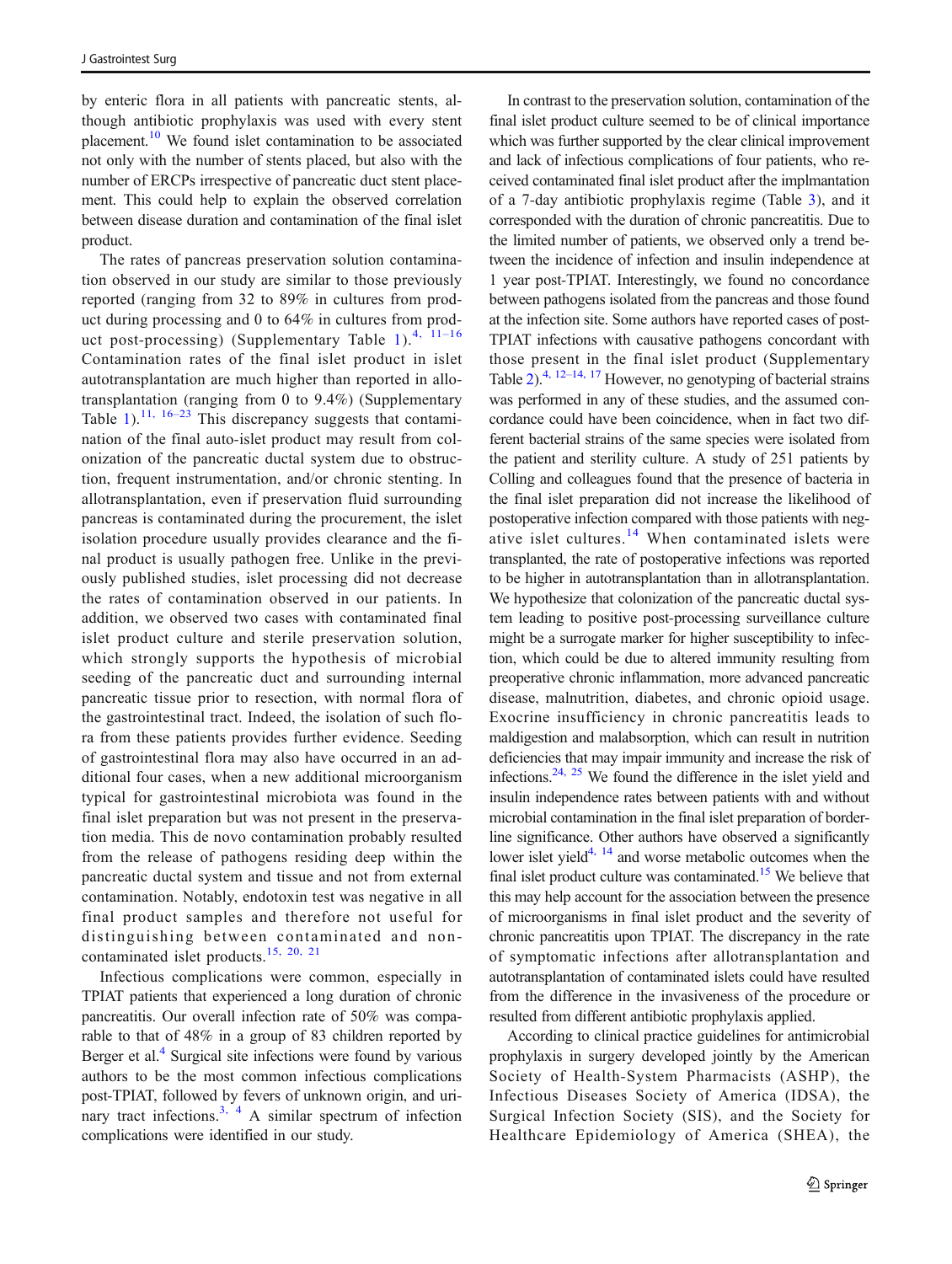<span id="page-7-0"></span>

|                |                                                                                            | No. Antibiotic (days) Preservation fluid culture                | islet product culture<br>Final                                                                                                |               | Splenectomy Type of postoperative infection                        | Blood/urine culture                                                                                                                                                                                                     | <b>ICU/hospital</b><br>stay (days) |
|----------------|--------------------------------------------------------------------------------------------|-----------------------------------------------------------------|-------------------------------------------------------------------------------------------------------------------------------|---------------|--------------------------------------------------------------------|-------------------------------------------------------------------------------------------------------------------------------------------------------------------------------------------------------------------------|------------------------------------|
|                | Ampicillin (1)<br>Cefoxitin <sup>(1)</sup>                                                 | Escherichia coli, alpha hemolytic                               | Escherichia coli, alpha                                                                                                       | $\tilde{z}$   | None                                                               | None                                                                                                                                                                                                                    | 6/15                               |
| $\sim$         | Ampicillin (1)<br>Cefoxitin (1)                                                            | Enterococcus faecalis<br>Klebsiella pneumoniae,<br>streptococci | hemolytic streptococci<br>Enterococcus faecalis<br>Klebsiella pneumoniae,                                                     | Yes           | Fever of unknown origin                                            | Intra-abdominal fluid: negative;<br>$2 \times$ urine: negative                                                                                                                                                          | 4/8                                |
| 3              | Ampicillin (1)<br>Cefoxitin (1)                                                            | Negative                                                        | Granulicatella adiacens                                                                                                       | $\tilde{z}$   | None                                                               | 2× blood: negative<br>None                                                                                                                                                                                              | 6/16                               |
| 4              | Cefoxitin (1)                                                                              | Raoultella spp., Streptococcus                                  | Raoultella spp., Streptococcus                                                                                                | $\frac{1}{2}$ | None                                                               | None                                                                                                                                                                                                                    | 10/11                              |
| 5              | Ampicillin (1)<br>Ampicillin (1)<br>Cefoxitin (1)                                          | anginosus<br>Negative                                           | aeruginosa, Fusobacterium<br>marcescens, Streptococcus<br>anginosus, Pseudomonas<br>Klebsiella oxytoca, Serratia<br>anginosus | Yes           | Fever of unknown origin; wound<br>infection                        | $2 \times$ blood negative                                                                                                                                                                                               | 8/10                               |
| ৩              | Ampicillin (1)<br>Cefoxitin <sup>(1)</sup>                                                 | Enterococcus faecalis                                           | Enterococcus faecalis, Enterobacter Yes<br>necrophorum<br>$\ensuremath{\textit{cloace}}$                                      |               | Hospital acquired pneumonia likely<br>from aspiration              | Blood: negative                                                                                                                                                                                                         | 5/9                                |
| $\overline{ }$ | Metronidazole (1)<br>Gentamycin (1)                                                        | Enterococcus faecium<br>Enterococcus faecalis,                  | Enterococcus faecalis, Enterococcus No<br>faecium                                                                             |               | wound infection and dehiscence<br>Septic shock, bowel perforation, | Endotracheal aspirate: Candida<br>iv line tip: Klebsiella oxytoca<br>dubliniensis and glabrata<br>Sputum: Candida glabrata,<br>Blood: Klebsiella oxytoca;<br>faecalis + Enterobacter<br>Wound: Enterococcus<br>cloacae, | 13/68                              |
|                |                                                                                            |                                                                 | After the implementation of 7-day antibiotic prophylaxis in case of positive final islet product cultures                     |               |                                                                    |                                                                                                                                                                                                                         |                                    |
| $\infty$       | Ampicillin (1)<br>Cefepime (6)<br>Cefoxitin (1)                                            | Klebsiella oxytoca                                              | Klebsiella oxytoca                                                                                                            | Yes           | None                                                               | None                                                                                                                                                                                                                    | 4/8                                |
| ᢦ              | Fluconazole (4)<br>Ampicillin (2)<br>Cefepime (5)<br>Cefoxitin <sub>(2)</sub>              | Klebsiella pneumoniae                                           | Klebsiella pneumoniae,<br>Candida tropicalis                                                                                  | Yes           | None                                                               | None                                                                                                                                                                                                                    | 5/11                               |
| $\supseteq$    | Metronidazole (7)<br>Ampicillin (2)<br>Cefoxitin <sub>(2)</sub><br>Cefepime (5)            | Citrobacter freundii, Aeromonas<br>spp., Enterobacter cloacae   | Aeromonas spp., Enterobacter<br>cloacae, Klebsiella oxytoca                                                                   | Yes           | None                                                               | None                                                                                                                                                                                                                    | 3/7                                |
| $\Box$         | Metronidazole (1)<br>Gentamycin (1)<br>Vancomycin (3)<br>Daptomycin (2)<br>Fluconazole (3) | Gram-positive cocci                                             | Gram-positive cocci, Candida<br>albicans                                                                                      | $\frac{1}{2}$ | None                                                               | None                                                                                                                                                                                                                    | 2/6                                |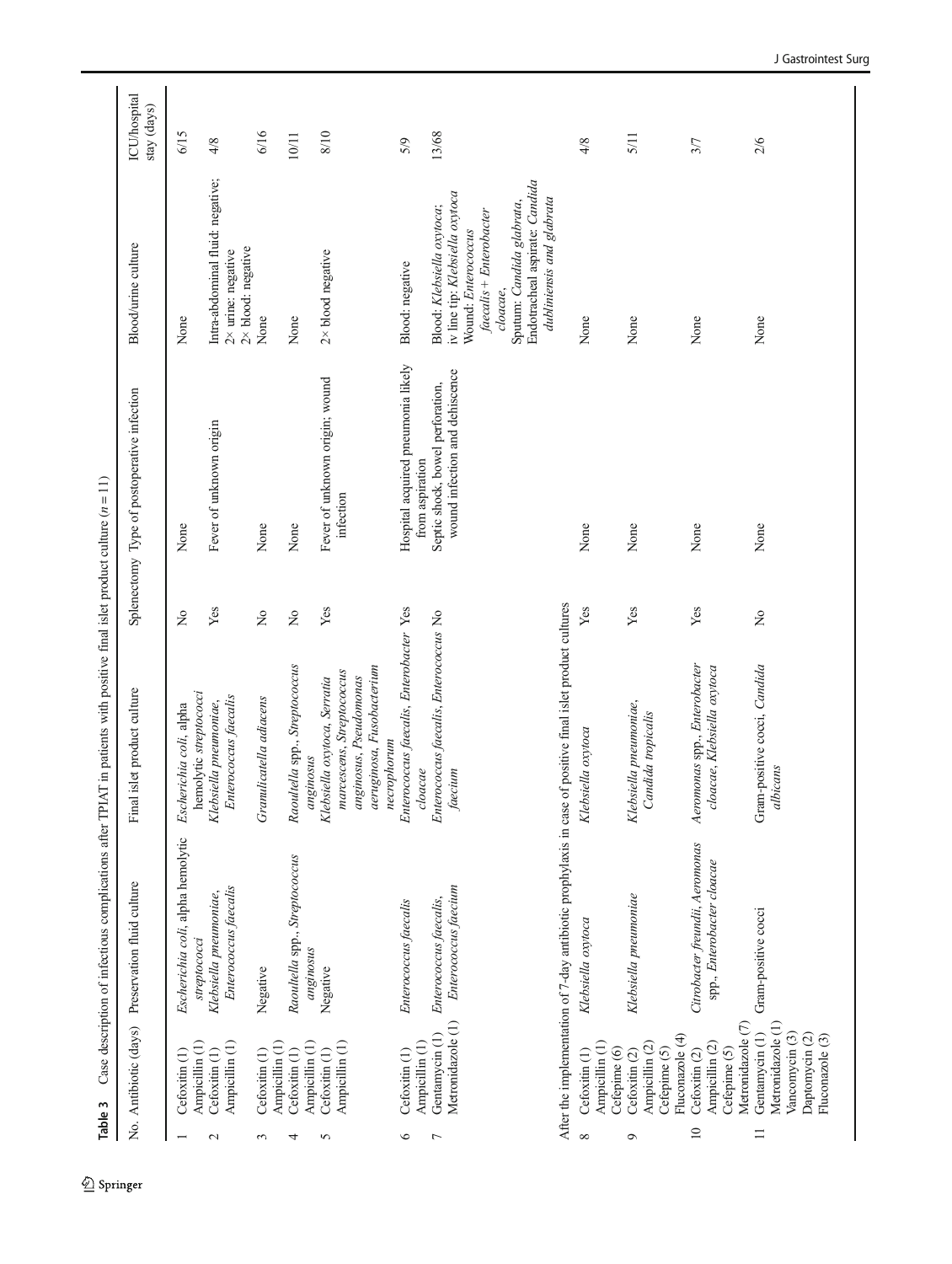<span id="page-8-0"></span>postoperative course of antibiotics should only involve either a single dose of antibiotic or a duration be continued for less than 24 h in order to minimize adverse effects including these secondary to dysbiosis, the development of resistance, and costs. $^{26}$  $^{26}$  $^{26}$  It is generally acknowledged that positive surveillance cultures do not translate into infectious complications of major clinical significance after TPIAT. Currently, there are no evidence-based recommendations on the type and length of antimicrobial prophylaxis in patients undergoing TPIAT due to insufficient data. In our study, a standard 24-h antibiotic prophylaxis appeared to have limited efficacy for preventing infectious complications in patients that received a contaminated final islet product. Based upon an analysis of the clinical course and postoperative infectious complication of our first 22 patients, we decided to extend the antimicrobial prophylaxis from 24 h to 7 days for subsequent patients receiving contaminated final islet product. This strategy has been successfully applied to the treatment of pediatric and adult TPIAT patients<sup>4, [14](#page-9-0)</sup> and has dramatically reduced the incidence of infectious complications in our small cohort of patients. The reported postoperative infection rate due to infusion of bacteria and/or fungi directly into the portal system was 39% when a standard 24-h anti-biotic prophylaxis was used,<sup>[12](#page-9-0)</sup> 57.1% when antibiotics were administered for 3 days,  $\frac{13}{13}$  $\frac{13}{13}$  $\frac{13}{13}$  and 15–36% when extended 7-day prophylaxis was applied.<sup>4, [14](#page-9-0)</sup> The appropriate duration of antibiotic treatment in the setting of TPAIT with contaminated islet preparation remains to be determined.

Major limitations of our study include the highly specific strategies for patient clinical management, islet isolation, and transplantation, which may differ from practices employed at other institutions, and the nature of results, which are retrospective and derived from a single center. The number of patients included in our study was limited and therefore reduced statistical power and the strength of associations. Regardless, we identified results of potential clinical importance that may lead to improved treatment strategies. The granularity gained from a single center with low volumes may be used as a guide for centers interested in starting their own program.

In aggregate, our observations and the analysis of the published data lead to the conclusion that patient-related risk factors, rather than direct contamination of islet preparation, most strongly predicts the development of infectious complications after TPIAT. Nevertheless, the presence of microbes in the final islet preparation appears to be a surrogate marker for the impact of chronic pancreatitis on patient immunity and warrants closer attention to the patient's general condition. This is also an argument in favor of earlier referral for TPIAT instead of prolonged non-operative and especially endoscopic therapy, which has limited pain relief efficacy in patients with small duct disease or without evident pancreatic duct stricture.

Acknowledgments We would like to thank the European Society for Organ Transplantation, which supported the training for Justyna Gołębiewska with ESOT Study Scholarship 2017. Martin Tibudan was supported by the University of Chicago Diabetes Research and Training Center, US Public Health Service Grant P30DK020595.

Author Contributions Each author has participated sufficiently in the work to take public responsibility for appropriate portions of the content as per the guidelines of the International Committee of Medical Journal Editors.

Funding Justyna Gołębiewska received the ESOT Study Scholarship from the European Society for Organ Transplantation, Martin Tibudan was partially supported by the University of Chicago Diabetes Research and Training Center, US Public Health Service Grant P30DK020595.

#### Compliance with Ethical Standards

The study was approved by the University of Chicago Institutional Review Board. All participants provided written informed consent.

Conflict of Interest The authors declare that they have no conflict of interest.

Publisher's Note Springer Nature remains neutral with regard to jurisdictional claims in published maps and institutional affiliations.

## References

- 1. Okano K, Hirao T, Unno M, Fujii T, Yoshitomi H, Suzuki S, Satoi S, Takahashi S, Kainuma O, Suzuki Y. Postoperative infectious complications after pancreatic resection. Br J Surg. 2015;102: 1551–60.
- 2. Fisher AV, Sutton JM, Wilson GC, Hanseman DJ, Abbott DE, Smith MT, Schmulewitz N, Choe KA, Wang J, Sussman JJ, Ahmad SA. High readmission rates after surgery for chronic pancreatitis. Surgery.2014;156:787–94.
- 3. Shahbazov R, Naziruddin B, Yadav K, Saracino G, Yoshimatsu G, Kanak MA, Beecherl E, Kim PT, Levy MF. Risk factors for early readmission after total pancreatectomy and islet auto transplantation. HPB (Oxford). 2018;20:166–174.
- 4. Berger MG, Majumder K, Hodges JS, Bellin MD, Schwarzenberg SJ, Gupta S, Dunn TB, Beilman GJ, Pruett TL, Freeman ML, Wilhelm JJ, Sutherland DE, Chinnakotla S. Microbial contamination of transplant solutions during pancreatic islet autotransplants is not associated with clinical infection in a pediatric population. Pancreatology. 2016;16:555–62.
- 5. Witkowski P, Savari O, Matthews JB. Islet autotransplantation and total pancreatectomy. Adv Surg 2014;48:223–33.
- 6. Savari O, Golab K, Wang LJ, Schenck L, Grose R,Tibudan M, et al. Preservation of beta cell function after pancreatic islet autotransplantation: University of Chicago experience. Am Surg 2015;81:421–7.
- 7. Vantyghem MC, Raverdy V, Balavoine AS et al. Continuous glucose monitoring after islet transplantation in type 1 diabetes: an excellent graft function (β-score greater than 7) Is required to abrogate hyperglycemia, whereas a minimal function is necessary to suppress severe hypoglycemia (β-score greater than 3). J Clin Endocrinol Metab. 2012;97:E2078–83.
- 8. Schneider J, Schenk P, Obermeier A, Fremd J, Feihl S, Forkl S, Wantia N, Römmler F, Neu B, Bajbouj M, von Delius S, Schmid